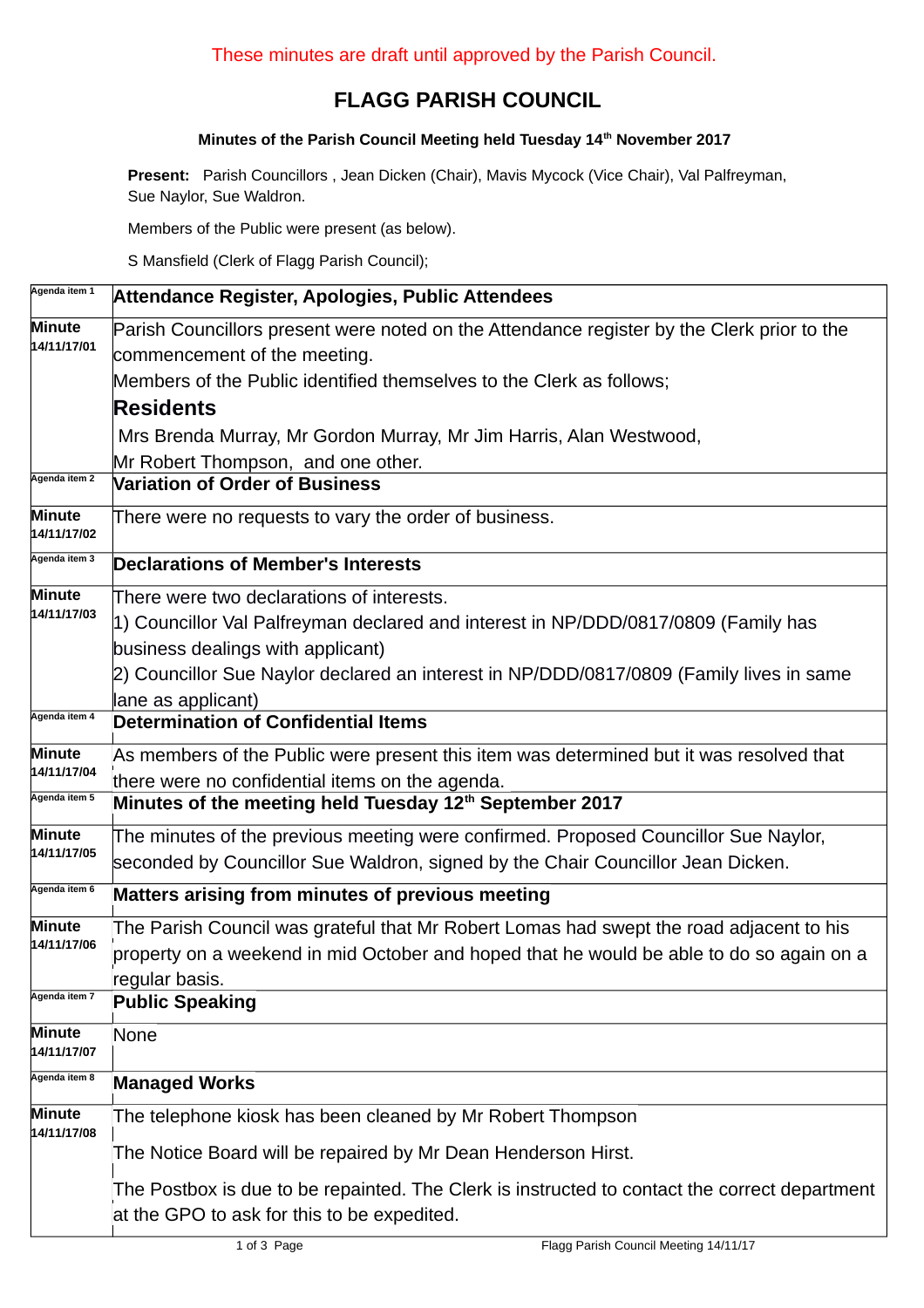## These minutes are draft until approved by the Parish Council.

|                       | The sign and a collection box are to be place don the Car Park. Clerk to arrange for this to<br>be done as soon as weather permits.                                                                                                                                                                   |  |  |  |  |  |
|-----------------------|-------------------------------------------------------------------------------------------------------------------------------------------------------------------------------------------------------------------------------------------------------------------------------------------------------|--|--|--|--|--|
|                       | The question was raised as to when is the road to be closed for electrical work as the<br>planned work is not now showing on the Derbyshire Highways road closure list for Jan-Jun<br>2018.                                                                                                           |  |  |  |  |  |
|                       | The defib is to be moved into the phonebox ask Steve Compeau to find out about electrical<br>power supply.                                                                                                                                                                                            |  |  |  |  |  |
|                       | Defib training to be arranged 90 leaflets to be printed.                                                                                                                                                                                                                                              |  |  |  |  |  |
| Agenda item 9         | <b>Reporting of Highway Defects</b>                                                                                                                                                                                                                                                                   |  |  |  |  |  |
| Minute<br>14/11/17/09 | 9.1) Flagg lane has a pothole adjacent to a mineshaft.                                                                                                                                                                                                                                                |  |  |  |  |  |
|                       | 9.2) There is a very deep pothole by Hobson farm currently marked with a yellow bucket<br>placed over it. This pothole is two metres deep.                                                                                                                                                            |  |  |  |  |  |
|                       | 9.3 There is a pothole at Edgecotes Farm.                                                                                                                                                                                                                                                             |  |  |  |  |  |
|                       | 9.4) There were discussions about managing the speeds of vehicles through the village<br>especially adjacent to the Nursery School.                                                                                                                                                                   |  |  |  |  |  |
| Agenda item 10        | <b>Policies and Procedures.</b>                                                                                                                                                                                                                                                                       |  |  |  |  |  |
| Minute<br>14/11/17/10 |                                                                                                                                                                                                                                                                                                       |  |  |  |  |  |
| Agenda item 11        | Planning                                                                                                                                                                                                                                                                                              |  |  |  |  |  |
| Minute<br>14/11/17/11 | 1. The Parish Council has concerns about the application for Holly House Farm. The Clerk is<br>to contact the Peak park Planning Authority regarding these concerns.<br>1.1 The Parish Council had received correspondence from Flagg resident Mr Alan Westwood<br>which was read out in the meeting. |  |  |  |  |  |
|                       | 1.2 The Parish Council agrees that there has been too little time given for proper                                                                                                                                                                                                                    |  |  |  |  |  |
|                       | consultation and consideration of this application.<br>1.3 Residents expressed concern about waste from manufacturing activities                                                                                                                                                                      |  |  |  |  |  |
|                       | 1,4 The Clerk is to request a site meeting with the Planning Officer, Parish Councillors and                                                                                                                                                                                                          |  |  |  |  |  |
|                       | residents.                                                                                                                                                                                                                                                                                            |  |  |  |  |  |
| Agenda item 12        | <b>Chair's Announcements</b>                                                                                                                                                                                                                                                                          |  |  |  |  |  |
| Minute<br>14/11/17/12 | 12.1) On 22 <sup>nd</sup> December at 6.30 pm there is to be a Carol Service around the village                                                                                                                                                                                                       |  |  |  |  |  |
| Agenda item 13        | Christmas Tree.<br><b>Updates from the Clerk including Correspondence Received</b>                                                                                                                                                                                                                    |  |  |  |  |  |
| Minute                | 13.1) The Clerk informed the meeting that the NALC required confirmation of the proper use                                                                                                                                                                                                            |  |  |  |  |  |
| 14/11/17/13           | of the Transparency Fund Grant. It was agreed that the Clerk would make best use of the                                                                                                                                                                                                               |  |  |  |  |  |
|                       | grant funding by making judicious purchases during the period of the January sales.                                                                                                                                                                                                                   |  |  |  |  |  |
| Agenda item 14        | <b>Finance</b>                                                                                                                                                                                                                                                                                        |  |  |  |  |  |